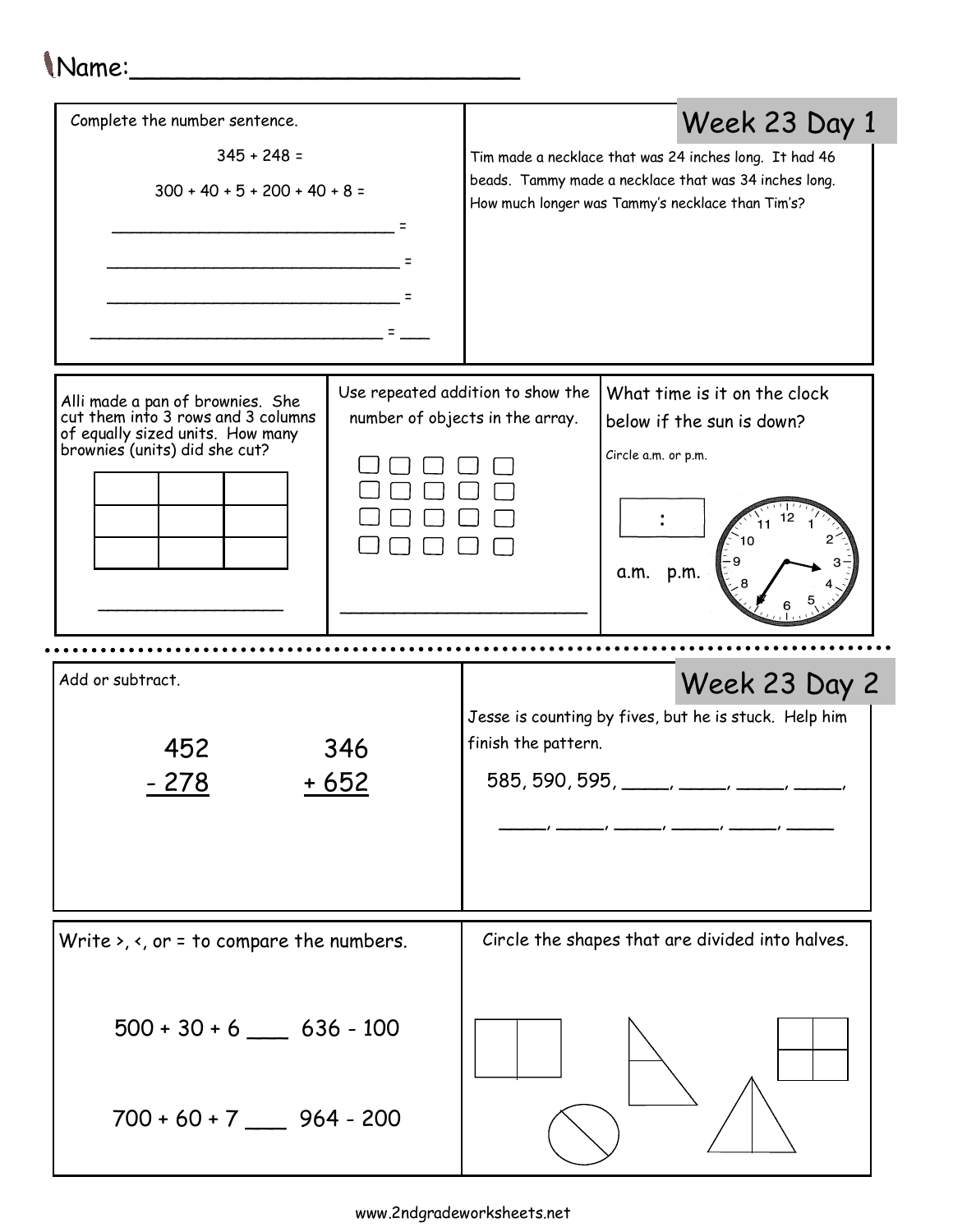## Name:\_\_\_\_\_\_\_\_\_\_\_\_\_\_\_\_\_\_\_\_\_\_\_\_\_



Destiney has \$2.35. She needs \$2.99 to buy a toy at the store. How much more money does she need? Circle the coins she needs to get out of her piggy bank.